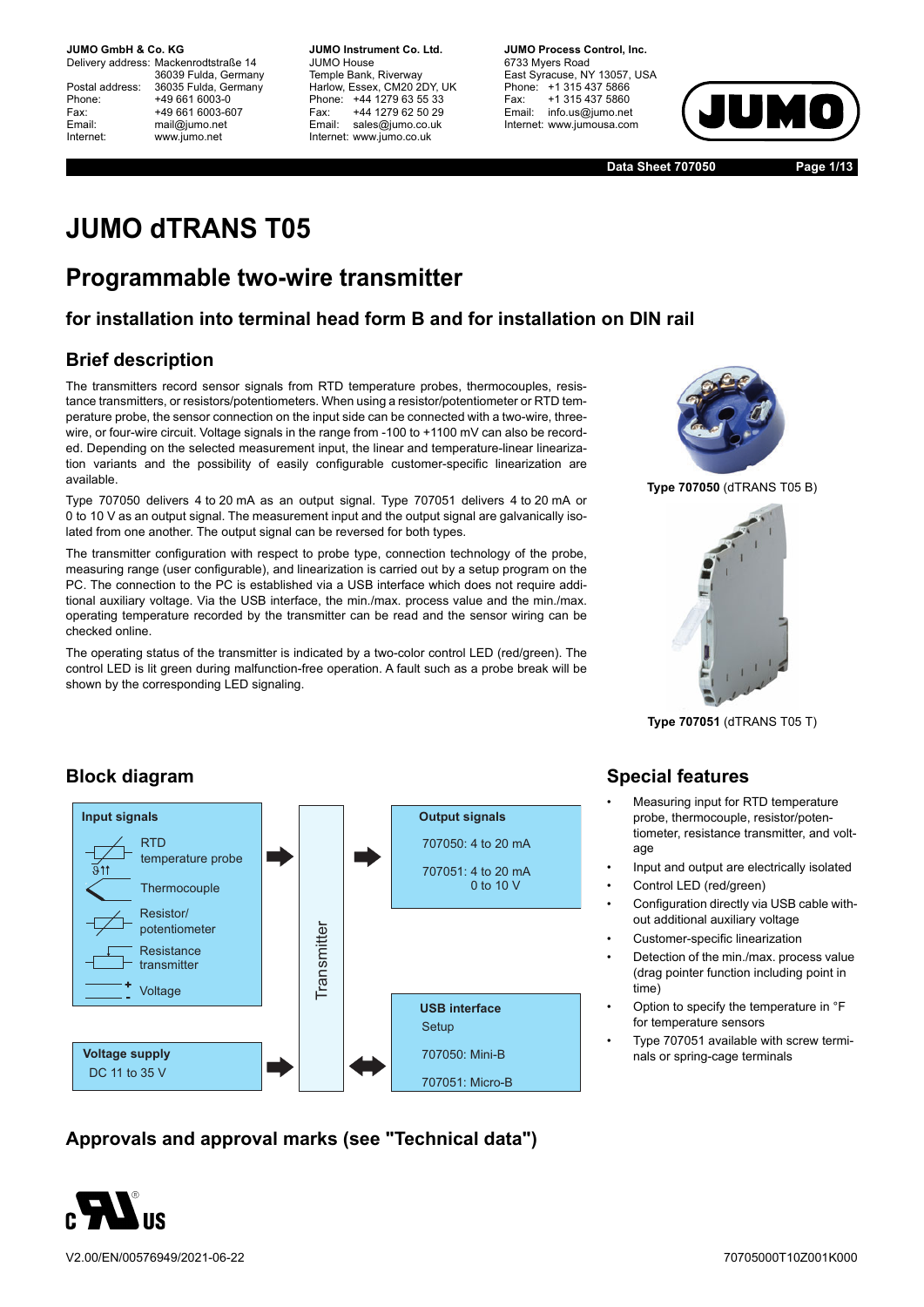Delivery address: Mackenrodtstraße 14 36039 Fulda, Germany<br>Postal address: 36035 Fulda, Germany Phone: +49 661 6003-0<br>
Fax: +49 661 6003-6<br>
Email: mail@jumo.net +49 661 6003-607 mail@jumo.net Internet: www.jumo.net

**JUMO Instrument Co. Ltd.** JUMO House Temple Bank, Riverway<br>Harlow, Essex, CM20 2DY, UK Phone: +44 1279 63 55 33<br>Fax: +44 1279 62 50 29 +44 1279 62 50 29 Email: sales@jumo.co.uk Internet: www.jumo.co.uk

**JUMO Process Control, Inc.** 6733 Myers Road East Syracuse, NY 13057, USA Phone: +1 315 437 5866<br>Fax: +1 315 437 5860 Email: info.us@jumo.net Internet: www.jumousa.com



**Data Sheet 707050 Page 2/13**

# **Technical data**

### **Analog input**

All analog inputs are equipped with a digital filter of second order (filter constant adjustable from 0 to 10 s) and have a sampling rate of > 2 measurements per second.

#### **RTD temperature probes**

| <b>Description</b>                   | <b>Standard</b>    | <b>ITS</b>    | <b>Connection</b><br>type | <b>Measuring range</b><br>in °C |      | <b>Measuring</b><br>accuracy <sup>a</sup> |
|--------------------------------------|--------------------|---------------|---------------------------|---------------------------------|------|-------------------------------------------|
|                                      |                    |               |                           | Min.                            | Max. |                                           |
| Pt100                                | IEC 60751:2008     | <b>ITS-90</b> | Two/three-wire            | $-100$                          | 200  | ±0.2 K                                    |
| Pt500                                |                    |               | Two/three-wire            | $-200$                          | 850  | ±0.4K                                     |
| Pt1000                               |                    |               | Four-wire                 | $-100$                          | 200  | ±0.1 K                                    |
| $T_K$ = 3.85 × 10 <sup>-3</sup> 1/K  |                    |               | Four-wire                 | $-200$                          | 850  | ±0.2 K                                    |
| Pt100                                | GOST 6651-2009 A.2 | <b>ITS-90</b> | Two/three-wire            | $-100$                          | 200  | ±0.2 K                                    |
| $T_K$ = 3.917 × 10 <sup>-3</sup> 1/K |                    |               | Two/three-wire            | $-200$                          | 850  | ±0.4K                                     |
|                                      |                    |               | Four-wire                 | $-100$                          | 200  | ±0.15K                                    |
|                                      |                    |               | Four-wire                 | $-200$                          | 850  | $\pm 0.25$ K                              |
| Pt50                                 |                    |               | Two/three-wire            | $-200$                          | 850  | ±0.5K                                     |
| $T_K$ = 3.91 × 10 <sup>-3</sup> 1/K  |                    |               | Four-wire                 | $-200$                          | 850  | ±0.3K                                     |
| <b>Ni100</b>                         | <b>DIN 43760</b>   | IPTS-68       | Two/three-wire            | $-60$                           | 250  | ±0.4K                                     |
| $T_K$ = 6.18 × 10 <sup>-3</sup> 1/K  |                    |               | Four-wire                 | -60                             | 250  | ±0.2 K                                    |
| <b>Ni500</b>                         |                    |               | Two/three-wire            | $-60$                           | 250  | ±0.4K                                     |
| $T_K$ = 6.18 × 10 <sup>-3</sup> 1/K  |                    |               | Four-wire                 | $-60$                           | 250  | ±0.2 K                                    |
| Ni1000                               |                    |               | Two/three-wire            | $-60$                           | 250  | ±0.4K                                     |
| $T_K$ = 6.18 × 10 <sup>-3</sup> 1/K  |                    |               | Four-wire                 | $-60$                           | 250  | ±0.2 K                                    |
| <b>Ni100</b>                         | GOST 6651-2009 A.5 | <b>ITS-90</b> | Two/three-wire            | $-60$                           | 180  | ±0.4 K                                    |
| $T_K$ = 6.17 × 10 <sup>-3</sup> 1/K  |                    |               | Four-wire                 | $-60$                           | 180  | ±0.2 K                                    |
| Cu <sub>50</sub>                     | GOST 6651-2009 A.3 | <b>ITS-90</b> | Two/three-wire            | $-180$                          | 200  | ±0.5K                                     |
| $T_K$ = 4.28 × 10 <sup>-3</sup> 1/K  |                    |               | Four-wire                 | $-180$                          | 200  | ±0.3K                                     |
| Cu100                                |                    |               | Two/three-wire            | $-180$                          | 200  | ±0.4 K                                    |
| $T_K$ = 4.28 × 10 <sup>-3</sup> 1/K  |                    |               | Four-wire                 | $-180$                          | 200  | ±0.2 K                                    |

 $\overline{a}$  The accuracy values refer to the complete measuring range.

| Connection type             | Two-wire, three-wire, or four-wire circuit                   |
|-----------------------------|--------------------------------------------------------------|
| Sensor line resistance      |                                                              |
| for three/four-wire circuit | $\vert$ ≤ 11 Ω per line                                      |
| for two-wire circuit        | Measuring resistance $+\leq 22 \Omega$ inner line resistance |
| l Sensor current            | $< 0.3 \text{ mA}$                                           |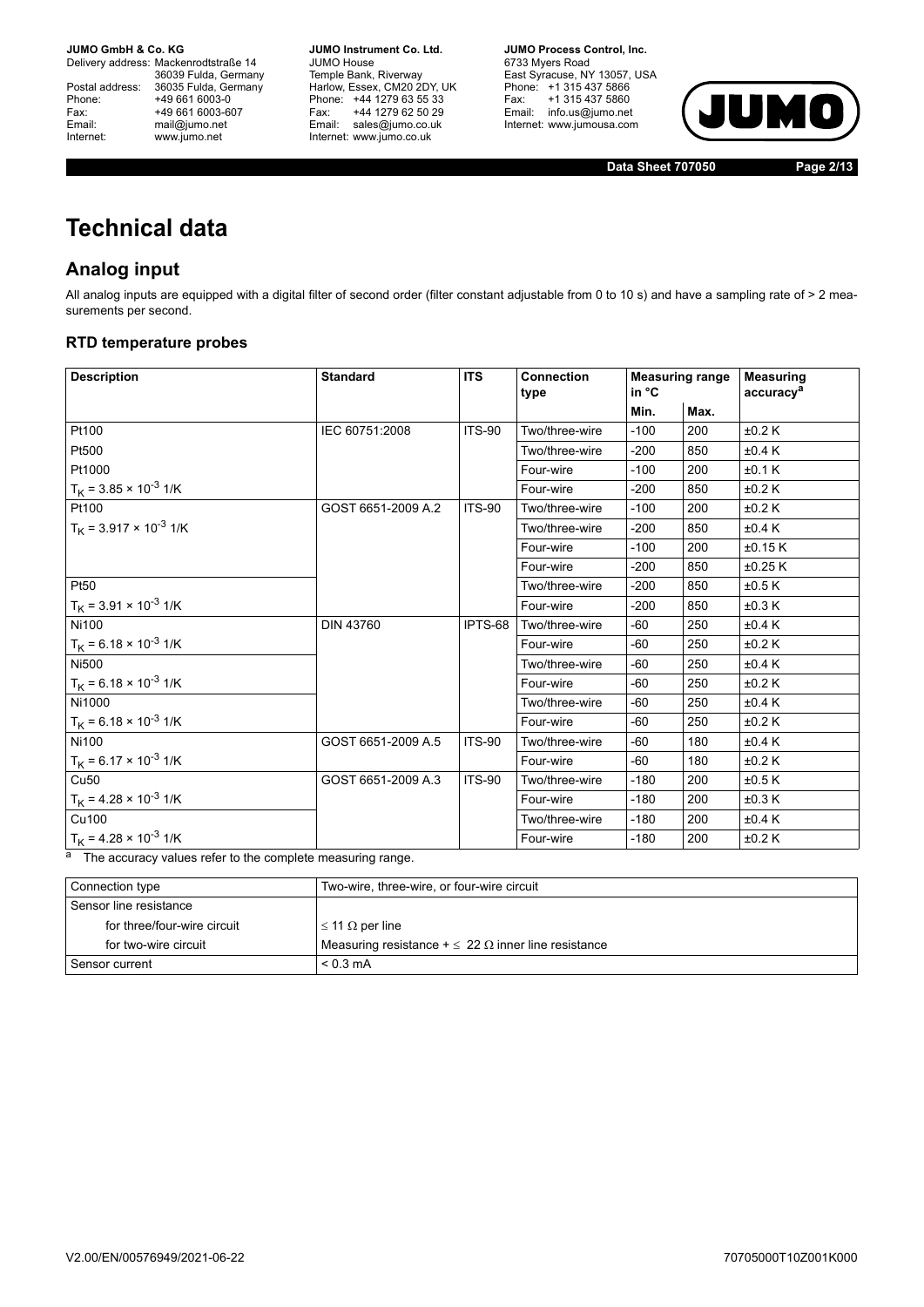Delivery address: Mackenrodtstraße 14 36039 Fulda, Germany<br>Postal address: 36035 Fulda, Germany Phone: +49 661 6003-0<br>
Fax: +49 661 6003-6<br>
Email: mail@jumo.net +49 661 6003-607 mail@jumo.net Internet: www.jumo.net

**JUMO Instrument Co. Ltd.** JUMO House Temple Bank, Riverway<br>Harlow, Essex, CM20 2DY, UK Phone: +44 1279 63 55 33<br>Fax: +44 1279 62 50 29 +44 1279 62 50 29 Fax. THE IZIS OF DOILD<br>Email: sales@jumo.co.uk Internet: www.jumo.co.uk

**JUMO Process Control, Inc.** 6733 Myers Road East Syracuse, NY 13057, USA<br>Phone: +1 315 437 5866<br>Fax: +1 315 437 5860 Email: info.us@jumo.net Internet: www.jumousa.com



**Data Sheet 707050 Page 3/13**

#### **Thermocouples**

| Designation                      | <b>Type</b>    | <b>Standard</b>      | <b>ITS</b>    | <b>Measuring range</b><br>in °C |      | <b>Measuring</b><br>accuracy <sup>a</sup> |
|----------------------------------|----------------|----------------------|---------------|---------------------------------|------|-------------------------------------------|
|                                  |                |                      |               | Min.                            | Max. |                                           |
| Pt13Rh-Pt                        | R              | IEC 584-1            | <b>ITS-90</b> | -50                             | 1768 | $\pm$ 0.15 % from +50 °C                  |
| Pt10Rh-Pt                        | S              | <b>IEC 584-1</b>     | <b>ITS-90</b> | -50                             | 1768 | $\pm$ 0.15 % from +20 °C                  |
| Pt30Rh-Pt6Rh                     | B              | <b>IEC 584-1</b>     | <b>ITS-90</b> | $\mathbf 0$                     | 1820 | $\pm$ 0.15 % from +400 °C                 |
| Fe-CuNi                          | J              | <b>IEC 584-1</b>     | <b>ITS-90</b> | $-210$                          | 1200 | $\pm$ 0.1 % from -100 °C                  |
| Cu-CuNi                          | T              | <b>IEC 584-1</b>     | <b>ITS-90</b> | $-270$                          | 400  | $\pm$ 0.1 % from -150 °C                  |
| NiCr-CuNi                        | E              | <b>IEC 584-1</b>     | <b>ITS-90</b> | -270                            | 1000 | $\pm$ 0.1 % from -80 °C                   |
| NiCr-Ni                          | K              | <b>IEC 584-1</b>     | <b>ITS-90</b> | $-270$                          | 1372 | $\pm$ 0.1 % from -80 °C                   |
| NiCrSi-NiSi                      | N              | <b>IEC 584-1</b>     | <b>ITS-90</b> | -270                            | 1300 | $\pm$ 0.1 % from -80 °C                   |
| Fe-CuNi                          |                | <b>DIN 43710</b>     | IPTS-68       | $-200$                          | 900  | ± 0.1 %                                   |
| Cu-CuNi                          | U              | <b>DIN 43710</b>     | IPTS-68       | $-200$                          | 600  | $\pm$ 0.1 % from -100 °C                  |
| Chromel-Copel (Ni9.5Cr-Cu44Ni)   | L              | GOST R 8.585-2001    | <b>ITS-90</b> | $-200$                          | 800  | $\pm$ 0.1 % from -80 °C                   |
| Chromel-Alumel                   |                | GOST R 8.585-2001    | <b>ITS-90</b> | $-270$                          | 1372 | $\pm$ 0.1 % from -80 °C                   |
| W5Re-W20Re                       | A <sub>1</sub> | GOST R 8.585-2001    | <b>ITS-90</b> | $\mathbf 0$                     | 2500 | ± 0.15%                                   |
| W5Re-W26Re                       | C              | ASTM E230/E230M-11   | <b>ITS-90</b> | $\mathbf 0$                     | 2315 | ± 0.15%                                   |
| W3Re-W25Re                       | D              | ASTM E1751/E1751M-09 | <b>ITS-90</b> | $\mathbf 0$                     | 2315 | ± 0.25%                                   |
| PL II (Platinel <sup>b</sup> II) |                | ASTM E1751/E1751M-09 | <b>ITS-90</b> | $\mathbf 0$                     | 1395 | ± 0.15%                                   |

| Cold iunction          | Pt1000 internal or external cold junction: temperature adjustable 0 to 80 °C |  |
|------------------------|------------------------------------------------------------------------------|--|
| Cold junction accuracy | .                                                                            |  |

<sup>a</sup> The accuracy values refer to the complete measuring range.<br><sup>b</sup> Platinel is a registered trademark of Engelhardt Corp

Platinel is a registered trademark of Engelhardt Corp.

#### **Resistance transmitter and resistance/potentiometer**

| <b>Designation</b>       | <b>Measuring range</b>                                                                      | <b>Measuring accuracy</b> |  |
|--------------------------|---------------------------------------------------------------------------------------------|---------------------------|--|
| Resistance transmitter   | to 10000 $\Omega$                                                                           | $±10 \Omega$              |  |
| Resistance/potentiometer | $\leq 400 \Omega$                                                                           | $±400$ m $\Omega$         |  |
|                          | $≥$ 400 to ≤ 4000 Ω                                                                         | $±4$ Ω                    |  |
|                          | $>$ 4000 to < 10000 $\Omega$                                                                | $±10$ $\Omega$            |  |
| Connection type          | Resistance transmitter: three-wire circuit                                                  |                           |  |
|                          | $(A = Start, S = Slider, E = End)$                                                          |                           |  |
|                          | Resistance/potentiometer: two-wire circuit, three-wire circuit, and four-wire circuit       |                           |  |
| Sensor line resistance   | $\leq$ 11 $\Omega$ per line for two-wire circuit, three-wire circuit, and four-wire circuit |                           |  |

#### **Direct voltage**

| <b>Designation</b>     | Measuring range  | Accuracvª | Input resistance       |
|------------------------|------------------|-----------|------------------------|
| Input for mV generator | -100 to +1100 mV | ±0.05%    | $M\Omega$<br>n<br>к∈ ∠ |

a The accuracy specification refers to the complete measuring range.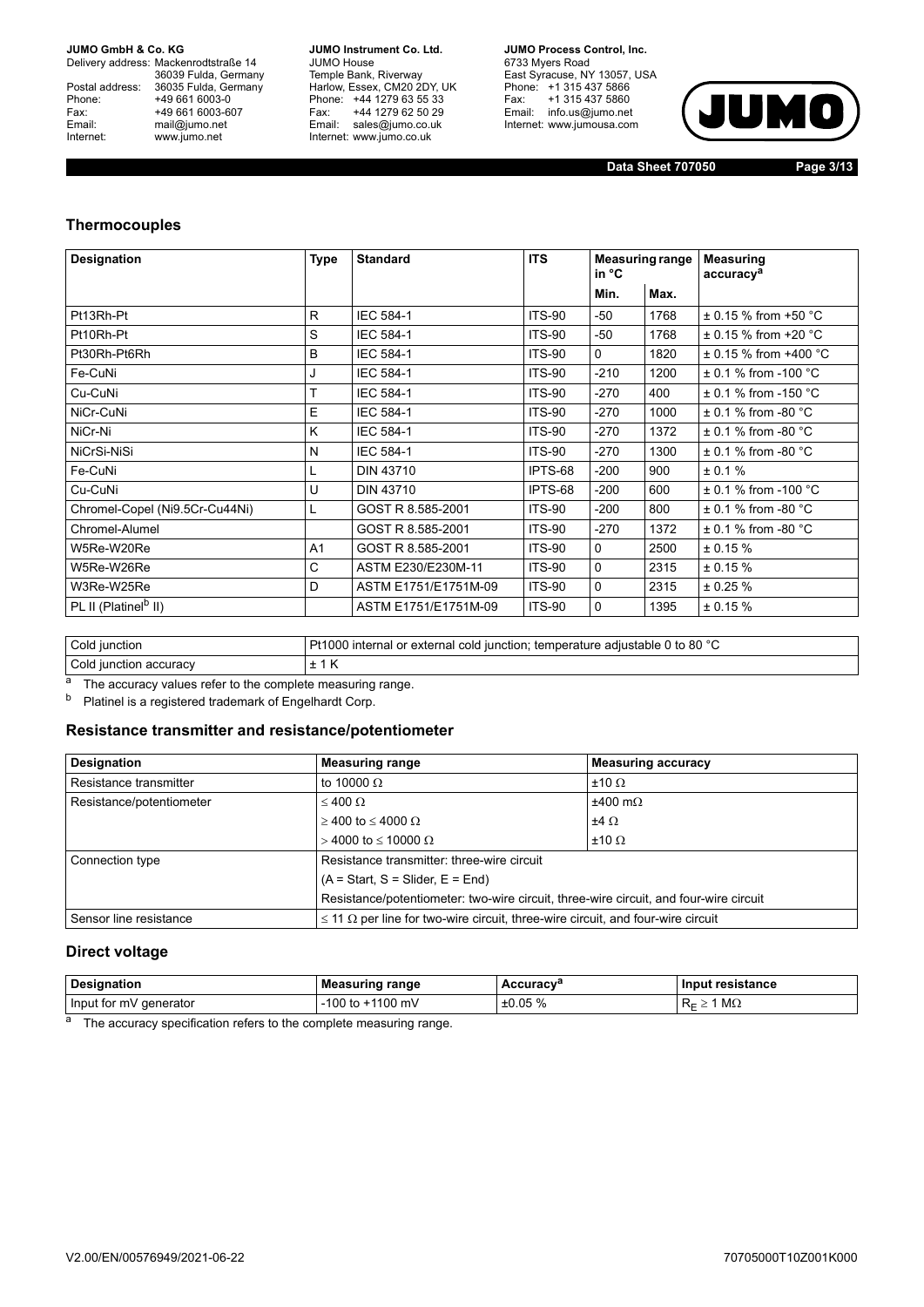Delivery address: Mackenrodtstraße 14 36039 Fulda, Germany<br>Postal address: 36035 Fulda, Germany Phone: +49 661 6003-0<br>
Fax: +49 661 6003-6<br>
Email: mail@jumo.net +49 661 6003-607 mail@jumo.net Internet: www.jumo.net

**JUMO Instrument Co. Ltd.** JUMO House Temple Bank, Riverway<br>Harlow, Essex, CM20 2DY, UK Phone: +44 1279 63 55 33<br>Fax: +44 1279 62 50 29 Fax: +44 1279 62 50 29<br>Email: sales@jumo.co.uk Internet: www.jumo.co.uk

**JUMO Process Control, Inc.** 6733 Myers Road East Syracuse, NY 13057, USA Phone: +1 315 437 5866<br>Fax: +1 315 437 5860 Email: info.us@jumo.net Internet: www.jumousa.com



**Data Sheet 707050 Page 4/13**

### **Measuring circuit monitoring**

In the event of a malfunction, the outputs take on defined (configurable) statuses.

| <b>Measuring probe</b>   | Out of      | Probe/line break | <b>Probe/line short circuit</b> |
|--------------------------|-------------|------------------|---------------------------------|
|                          | range       |                  |                                 |
| RTD temperature probe    | Is detected | Is detected      | Is detected                     |
| Thermocouple             | Is detected | Is detected      | Is not detected                 |
| Resistance transmitter   | Is detected | Is detected      | Is not detected                 |
| Resistance/potentiometer | Is detected | Is detected      | Is not detected                 |
| Voltage DC 0 to 1 V      | Is detected | Is detected      | Is not detected                 |

### **Output**

|                                 | <b>Type 707050</b>                                               | <b>Type 707051</b>                     |  |
|---------------------------------|------------------------------------------------------------------|----------------------------------------|--|
| Output signal                   | Load-independent direct current:                                 | Load-independent direct current:       |  |
|                                 | Free setting: 4 to 20 mA or 20 to 4 mA                           | Free setting: 4 to 20 mA or 20 to 4 mA |  |
|                                 |                                                                  | Voltage signal:                        |  |
|                                 |                                                                  | Free setting: 0 to 10 V or 10 to 0 V   |  |
| Electrical isolation            | Between input and output:                                        | Between input and output:              |  |
| Test voltage                    | $\hat{U}$ = 3.75 kV/50 Hz                                        | $\hat{U}$ = 1.875 kV/50 Hz             |  |
| <b>Transmission behavior</b>    | Linear, temperature-linear                                       |                                        |  |
|                                 | Customer specific                                                |                                        |  |
|                                 | Reversion of the output signal                                   |                                        |  |
| Step response 0 to 100 %        | $<$ 2 s (with filter constant 0 s)                               |                                        |  |
| Switch-on delay                 | 5 s (correct measured value after the supply voltage is applied) |                                        |  |
|                                 | <b>Current output</b>                                            |                                        |  |
| Load $(R_b)$                    | $R_h = (U_h - 11 V) \div 0.022 A$                                |                                        |  |
| Load error                      | $\leq \pm 0.02$ %/100 $\Omega$                                   |                                        |  |
| Calibration conditions/accuracy | DC 24 V at approx. 22 $°C/t0.05$ % <sup>a</sup>                  |                                        |  |
|                                 | Voltage output                                                   |                                        |  |
| Load resistance                 | $> 2$ kΩ                                                         |                                        |  |
| Load influence                  | $± 15$ mV                                                        |                                        |  |
| Residual ripple                 | $\pm$ 1 % referring to 10 V, 0 to 90 kHz                         |                                        |  |
| Calibration conditions/accuracy | DC 24 V at approx. 22 °C/±0.05 % <sup>b</sup>                    |                                        |  |

 $a$  All specifications refer to the measuring range end value of 20 mA

 $b$  All specifications refer to the measuring range end value of 10 V

### **Interfaces**

|                 | Type 707050                   | <b>Type 707051</b> |  |
|-----------------|-------------------------------|--------------------|--|
| USB device      | To operate the setup program  |                    |  |
| Type            | USB interface 2.0; Full-speed |                    |  |
| Connection port | Mini-B                        | Micro-B            |  |

### **Customer-specific linearization**

| <b>Method</b> | Features                  |
|---------------|---------------------------|
| Value pairs   | Max. number: 40           |
|               | Interpolation: linear     |
| Formula       | Number of coefficients: 5 |
|               | Polynomial: 4th order     |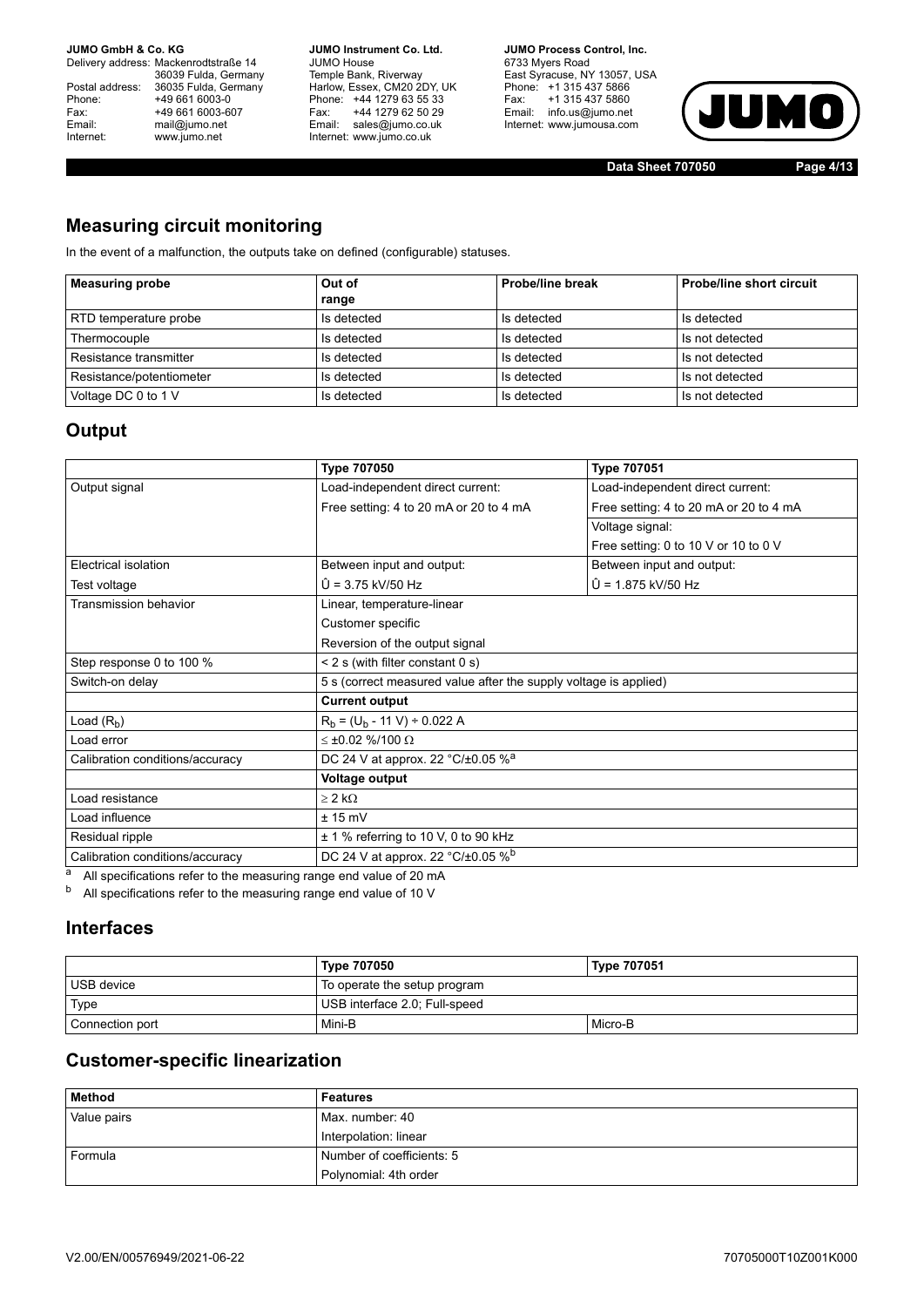Delivery address: Mackenrodtstraße 14 36039 Fulda, Germany<br>Postal address: 36035 Fulda, Germany Phone: +49 661 6003-0<br>
Fax: +49 661 6003-6<br>
Email: mail@jumo.net +49 661 6003-607 mail@jumo.net Internet: www.jumo.net

**JUMO Instrument Co. Ltd.** JUMO House Temple Bank, Riverway<br>Harlow, Essex, CM20 2DY, UK Phone: +44 1279 63 55 33<br>Fax: +44 1279 62 50 29 +44 1279 62 50 29 Email: sales@jumo.co.uk Internet: www.jumo.co.uk

**JUMO Process Control, Inc.** 6733 Myers Road East Syracuse, NY 13057, USA Phone: +1 315 437 5866<br>Fax: +1 315 437 5860 Email: info.us@jumo.net Internet: www.jumousa.com



**Data Sheet 707050 Page 5/13**

### **Voltage supply**

|                        | Type 707050                                                                                                                                   | <b>Type 707051</b> |
|------------------------|-----------------------------------------------------------------------------------------------------------------------------------------------|--------------------|
| Voltage supply $(U_h)$ | DC 11 to 35 V (with reverse voltage protection <sup>a</sup> )<br>Only for operation in SELV, PELV current circuits according to DIN EN 50178  |                    |
| Voltage supply error   | $\leq$ ± 0.01 %/V deviation from 24 V <sup>b</sup>                                                                                            |                    |
| Requirement            | The device must be equipped with an electrical circuit that meets the requirements of EN 61010-1<br>with regard to "Limited-energy circuits". |                    |

<sup>a</sup> Prerequisite for use of the voltage output of type 707051 is a voltage supply of at least 15 V

b All specifications refer to the measuring range end value of 20 mA

### **Environmental influences**

|                                     | <b>Type 707050</b>                                                                          | <b>Type 707051</b>                              |
|-------------------------------------|---------------------------------------------------------------------------------------------|-------------------------------------------------|
| Operating temperature range         | -40 to +85 $^{\circ}$ C                                                                     | -10 up to +70 $^{\circ}$ C                      |
| Storage temperature range           | -40 to $+100$ °C                                                                            | -10 up to +70 °C                                |
| Temperature influence               |                                                                                             |                                                 |
| RTD temperature probes              | $\leq$ ±0.005 %/K deviation from 22 °C <sup>a</sup>                                         |                                                 |
| Resistance transmitter              | $\leq$ ±0.01 %/K deviation from 22 °C <sup>a</sup>                                          |                                                 |
| Resistance/potentiometer            | $\leq$ ±0.01 %/K deviation from 22 °C <sup>a</sup>                                          |                                                 |
| Thermocouple                        | $\leq \pm 0.005$ %/K deviation from 22 °C <sup>a</sup> (plus accuracy of the cold junction) |                                                 |
| Direct current                      | $\leq$ ±0.01 %/K deviation from 22 °C <sup>a</sup>                                          |                                                 |
| Long-term stability                 | $\leq$ 0.1 K/year <sup>b</sup> or $\leq$ 0.05 %/year <sup>c</sup>                           |                                                 |
| Resistance to climatic conditions   |                                                                                             |                                                 |
| In terminal head, form B            | Rel. humidity $\leq$ 95 %, with condensation                                                |                                                 |
| Open assembly                       | Rel. humidity $\leq$ 95 %, without condensation                                             |                                                 |
| On DIN-rail                         |                                                                                             | Rel. humidity $\leq$ 95 %, without condensation |
| Climate class                       | 3K8H acc. to DIN EN 60721-3-3                                                               | 3K8H acc. to DIN EN 60721-3-3                   |
| Vibration resistance                |                                                                                             |                                                 |
| DIN EN 60068-2-6                    | Max. 2 g at 10 to 2000 Hz                                                                   | Max. 2 g at 10 to 55 Hz                         |
| DIN EN 60068-2-27                   | Shock; 10 g/6 ms                                                                            | Shock; 10 g/6 ms                                |
| Germanischer Lloyd                  | Characteristic line 2                                                                       |                                                 |
| Electromagnetic compatibility (EMC) | According to DIN EN 61326-1                                                                 |                                                 |
| Interference emission               | Class B                                                                                     |                                                 |
| Interference immunity               | Industrial requirement                                                                      |                                                 |
| IP protection type                  |                                                                                             |                                                 |
| In terminal head, form B            | IP54/IP65 (depending on the version)                                                        |                                                 |
| Open assembly                       | IP <sub>00</sub>                                                                            |                                                 |
| On DIN-rail                         |                                                                                             | <b>IP20</b>                                     |

<sup>a</sup> All specifications refer to the measuring range end value of 20 mA or 10 V.

**b** Under calibration conditions.

<sup>c</sup> % refers to the set measuring span. The greater value of the long-term stability applies.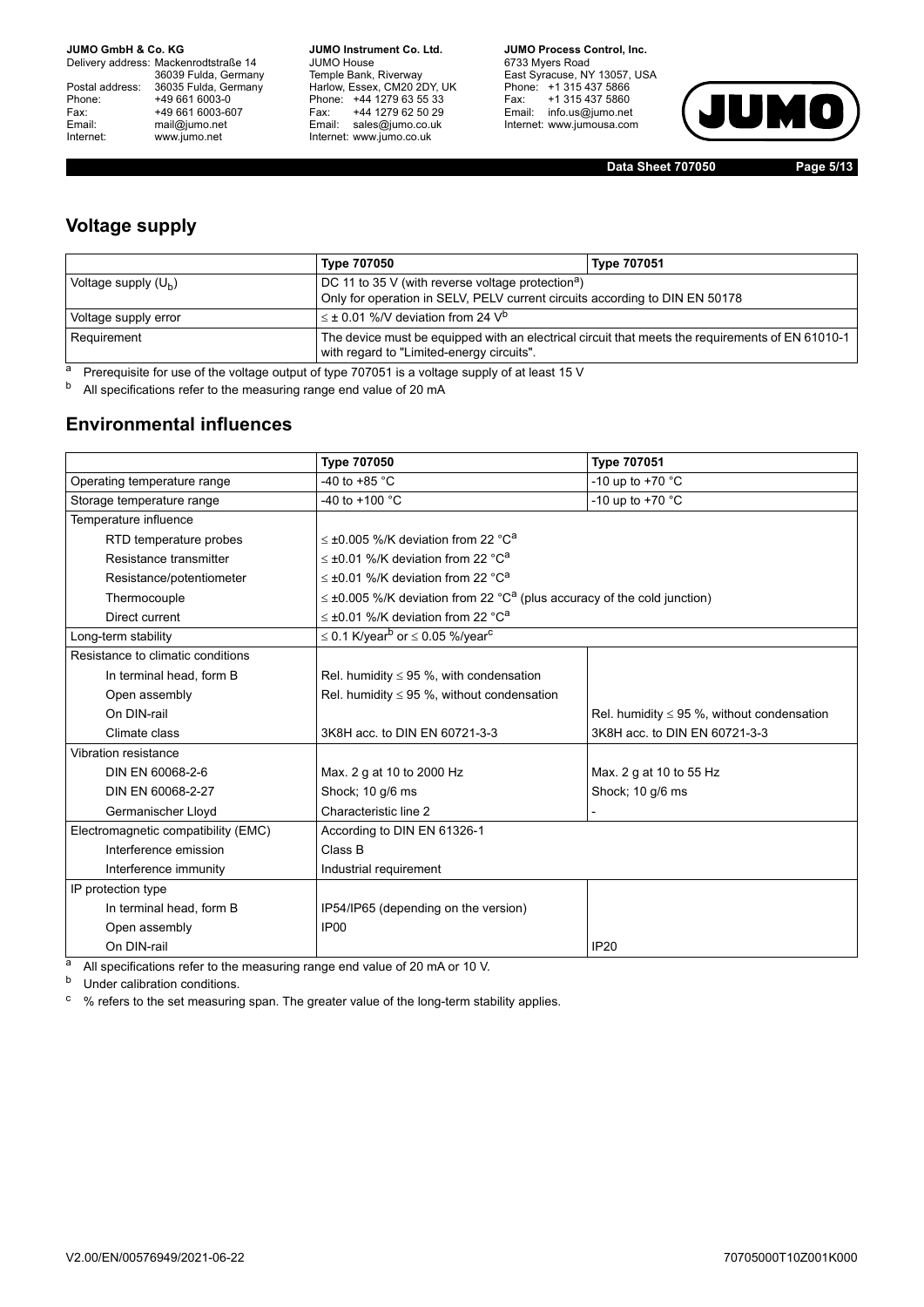Delivery address: Mackenrodtstraße 14 36039 Fulda, Germany<br>Postal address: 36035 Fulda, Germany Phone: +49 661 6003-0<br>
Fax: +49 661 6003-6<br>
Email: mail@jumo.net +49 661 6003-607 Email: mail@jumo.net<br>Internet: www.iumo.net www.jumo.net

**JUMO Instrument Co. Ltd.** JUMO House Temple Bank, Riverway<br>Harlow, Essex, CM20 2DY, UK<br>Phone: +44 1279 63 55 33 Fax: +44 1279 62 50 29<br>Email: sales@jumo.co.uk Internet: www.jumo.co.uk

**JUMO Process Control. Inc.** 6733 Myers Road East Syracuse, NY 13057, USA<br>Phone: +1 315 437 5866<br>Fax: +1 315 437 5860 Email: info.us@jumo.net Internet: www.jumousa.com



**Data Sheet 707050 Page 6/13**

### **Case**

|                       | <b>Type 707050</b>                                                 | <b>Type 707051</b>                                                                  |
|-----------------------|--------------------------------------------------------------------|-------------------------------------------------------------------------------------|
| Material              | Polycarbonate UL 94 V2 (potted)                                    | Polybutylene terephthalate UL 94 V0                                                 |
| <b>Terminal type</b>  | Screw terminals:                                                   | Screw terminals:                                                                    |
| Wire type             | Rigid and flexible wires                                           | Rigid and flexible wires                                                            |
|                       | ≤ 1.75 mm <sup>2</sup> :                                           | 0.2 to 2.5 mm <sup>2</sup><br>AWG/kcmil min. 26, max. 12<br>Stripping length: 12 mm |
|                       | Max. torque 0.6 Nm                                                 | Torque 0.5 to 0.6 Nm                                                                |
|                       |                                                                    | Spring-cage terminals:                                                              |
|                       |                                                                    | Rigid and flexible wires                                                            |
|                       |                                                                    | 0.2 to 2.5 mm <sup>2</sup><br>AWG/kcmil min. 26, max. 12<br>Stripping length: 8 mm  |
| Installation type     | In terminal head form B (DIN EN 50446);                            | On TH 35-7.5 DIN rail                                                               |
|                       | In surface-mounted housing (see extra code);                       | or TH 35-15 (DIN EN 60715);                                                         |
|                       | In control cabinet (mounting element required;<br>see accessories) |                                                                                     |
| Installation position | Any                                                                |                                                                                     |
| Weight                | $\sim$ 35 g                                                        | ~50q                                                                                |

### **Approvals and approval marks**

| c UL us                          |                                                                        |
|----------------------------------|------------------------------------------------------------------------|
| Test facility                    | Underwriters Laboratories                                              |
| Certificate/certification number | E201387                                                                |
| Inspection basis                 | UL 61010-1 (3rd ed.), CAN/CSA-22.2 No. 61010-1 (3rd ed.)               |
| Valid for                        | All versions; not in conjunction with extra code 243                   |
| Please note                      | The device is approved if the approval mark is pictured on the device. |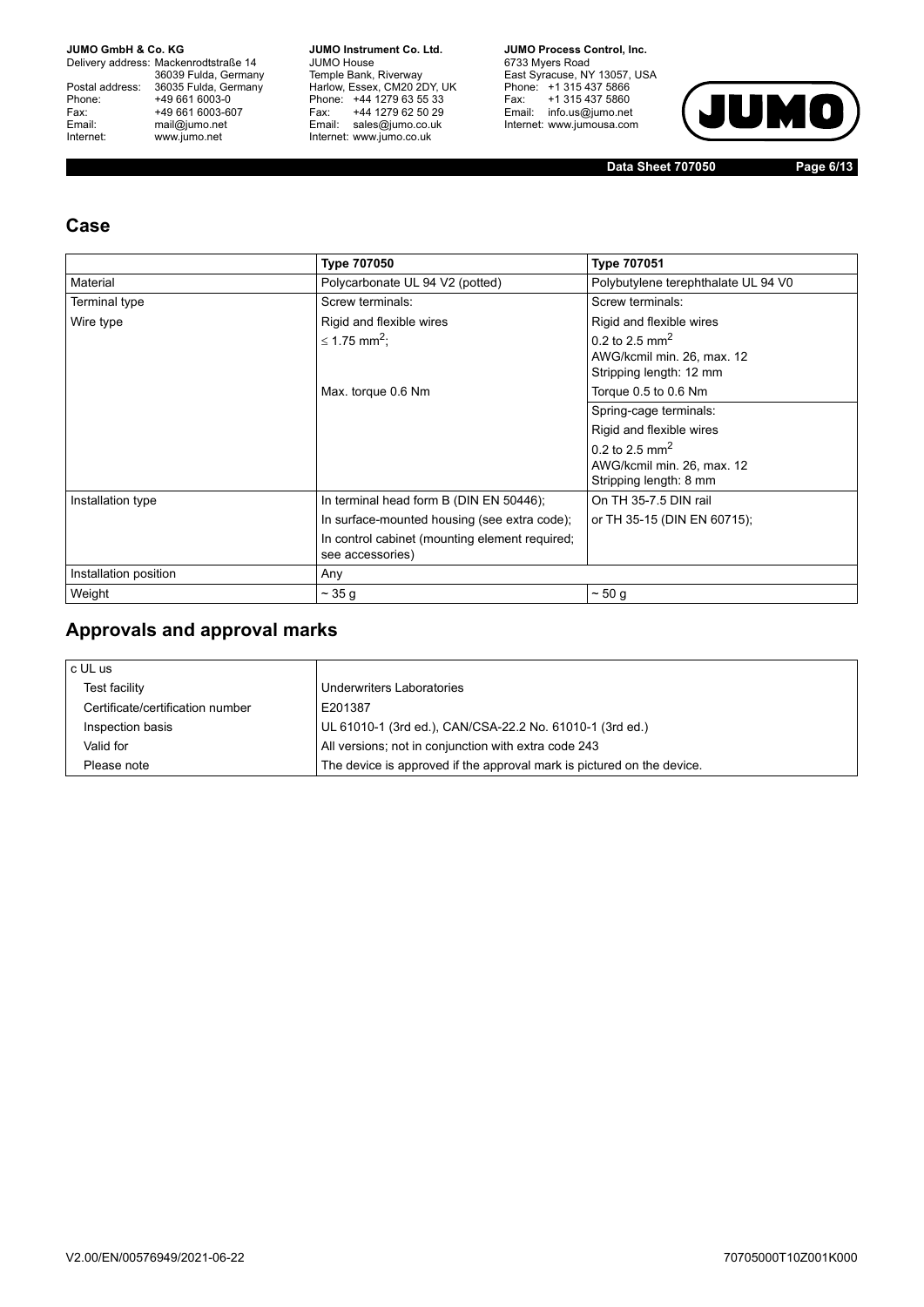Delivery address: Mackenrodtstraße 14 36039 Fulda, Germany<br>Postal address: 36035 Fulda, Germany Phone: +49 661 6003-0<br>
Fax: +49 661 6003-6<br>
Email: mail@jumo.net +49 661 6003-607 mail@jumo.net Internet: www.jumo.net

**JUMO Instrument Co. Ltd.** JUMO House Temple Bank, Riverway<br>Harlow, Essex, CM20 2DY, UK Phone: +44 1279 63 55 33<br>Fax: +44 1279 62 50 29 +44 1279 62 50 29 Email: sales@jumo.co.uk Internet: www.jumo.co.uk

**JUMO Process Control, Inc.** 6733 Myers Road East Syracuse, NY 13057, USA Phone: +1 315 437 5866<br>Fax: +1 315 437 5860 (Pax: +13154375860<br>Email: info.us@jumo.net Internet: www.jumousa.com



**Data Sheet 707050 Page 7/13**

# **Setup program**

The transmitter is configured on the PC with the setup program. The transmitter is connected to the PC via a USB cable. The transmitter interface is a Mini-B (707050) or Micro-B (707051) USB port. This supports standard 2.0 "Full-Speed". Once configuration of the transmitter is complete, make sure that the hinged cover is located back on the transmitter's USB interface.

| Edit Data transfer Extras Window Info<br>File<br>미여日 B ⑤  이어 W  @ ⓒ ⊙ ◈  @ M K  이 립日 <br>707050/707051<br>E-E Setup<br>File info header<br>Configuration<br>Hardware<br>V<br>Analog input<br>Analog output<br>Customized linearization<br>Ð,<br><b>Extended information</b><br>File info text | $- B $ $\times$<br>$\blacktriangleright$ File info header:<br>Hardware:<br>Analog input:<br>Analog output:<br>Customized linearization:<br>Extended information:<br>$\blacktriangleright$ File info text: |
|-----------------------------------------------------------------------------------------------------------------------------------------------------------------------------------------------------------------------------------------------------------------------------------------------|-----------------------------------------------------------------------------------------------------------------------------------------------------------------------------------------------------------|
| Setup <sub>1</sub>                                                                                                                                                                                                                                                                            |                                                                                                                                                                                                           |
| <b>Time</b><br><b>Name</b><br>$\frac{\mathbf{x}}{\ \mathbf{x}\ }$<br><b>Date</b><br>◀ ▶ Nersion data K Process data K Unit data K MUX data /                                                                                                                                                  | Value<br>∥∢                                                                                                                                                                                               |

### **Configurable parameters**

| Sensor type                                                                                           |                                 |  |  |
|-------------------------------------------------------------------------------------------------------|---------------------------------|--|--|
| Connection type two, three or four-wire circuit for RTD temperature probe or resistance/potentiometer |                                 |  |  |
| Linearization                                                                                         |                                 |  |  |
| Customer-specific linearization                                                                       |                                 |  |  |
| Noise suppression                                                                                     |                                 |  |  |
| Sensor factor for thermocouple/RTD temperature probe                                                  |                                 |  |  |
| Line resistance for two-wire circuit                                                                  |                                 |  |  |
| External or internal cold junction for thermocouple                                                   |                                 |  |  |
| Scaling                                                                                               |                                 |  |  |
| Digital filter                                                                                        |                                 |  |  |
| Offset                                                                                                |                                 |  |  |
| Unit                                                                                                  |                                 |  |  |
| Response after probe break/short-circuit                                                              |                                 |  |  |
| Behavior when leaving the scaling range                                                               |                                 |  |  |
| Output signal increasing or decreasing (reversion)                                                    |                                 |  |  |
| Output functions, current                                                                             | 4 to 20 mA                      |  |  |
| Type 705050 and type 705051                                                                           | 4 to 20 mA scalable (start/end) |  |  |
|                                                                                                       | Constant current source         |  |  |
| Output functions, voltage                                                                             | 0 to 10 V                       |  |  |
| Only type 705051                                                                                      | 0 to 10 V scalable (start/end)  |  |  |
|                                                                                                       | Constant voltage source         |  |  |
| TAG number (10-digit) and description (20-digit)                                                      |                                 |  |  |
| Installation date                                                                                     |                                 |  |  |
| Version, process, and device data of the transmitter can be displayed                                 |                                 |  |  |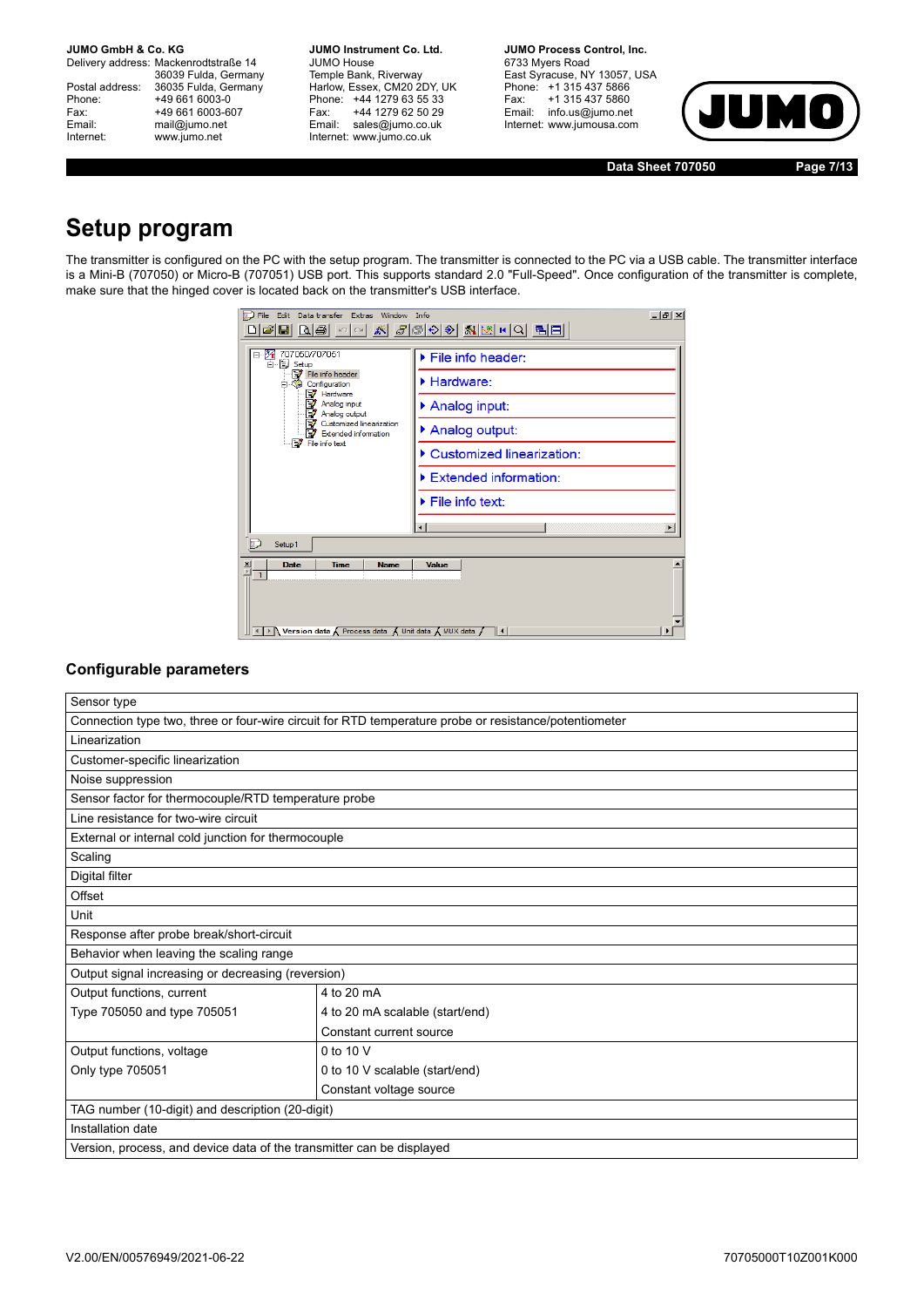Delivery address: Mackenrodtstraße 14 36039 Fulda, Germany Postal address: 36035 Fulda, Germany<br>Phone: +49 661 6003-0 Phone: +49 661 6003-0<br>Fax: +49 661 6003-6 Fax: +49 661 6003-607<br>
Fmail: mail@iumo.net mail@jumo.net Internet: www.jumo.net

**JUMO Instrument Co. Ltd.** JUMO House Temple Bank, Riverway Harlow, Essex, CM20 2DY, UK Phone: +44 1279 63 55 33<br>Fax: +44 1279 62 50 29 Fax: +44 1279 62 50 29<br>Email: sales@iumo.co.uk sales@jumo.co.uk Internet: www.jumo.co.uk

**JUMO Process Control, Inc.** 6733 Myers Road East Syracuse, NY 13057, USA Phone: +1 315 437 5866<br>Fax: +1 315 437 5860 Fax: +1 315 437 5860<br>Email: info.us@jumo.net info.us@jumo.net Internet: www.jumousa.com



**Data Sheet 707050 Page 8/13**

#### **Hardware and software requirements**

A PC with USB interface is required to operate the setup program. Details about supported operating systems (Microsoft® Windows®), required hard disk drive space, and memory can be found under information about the setup program on the manufacturer's website (search for 707050, in the search results click the link to the product, go to software, and look for further information about the setup program).

# **Connection diagram**

The connection diagram in the data sheet provides preliminary information about the connection possibilities. Only use the operating manual for the electrical connection. The knowledge and the correct technical execution of the safety information/instructions contained in these documents are a prerequisite for installation, electrical connection, and startup as well as for safety during operation.

### **Connection example dTRANS T05 B**



### **Terminal assignment and dimensions (mm) dTRANS T05 B**

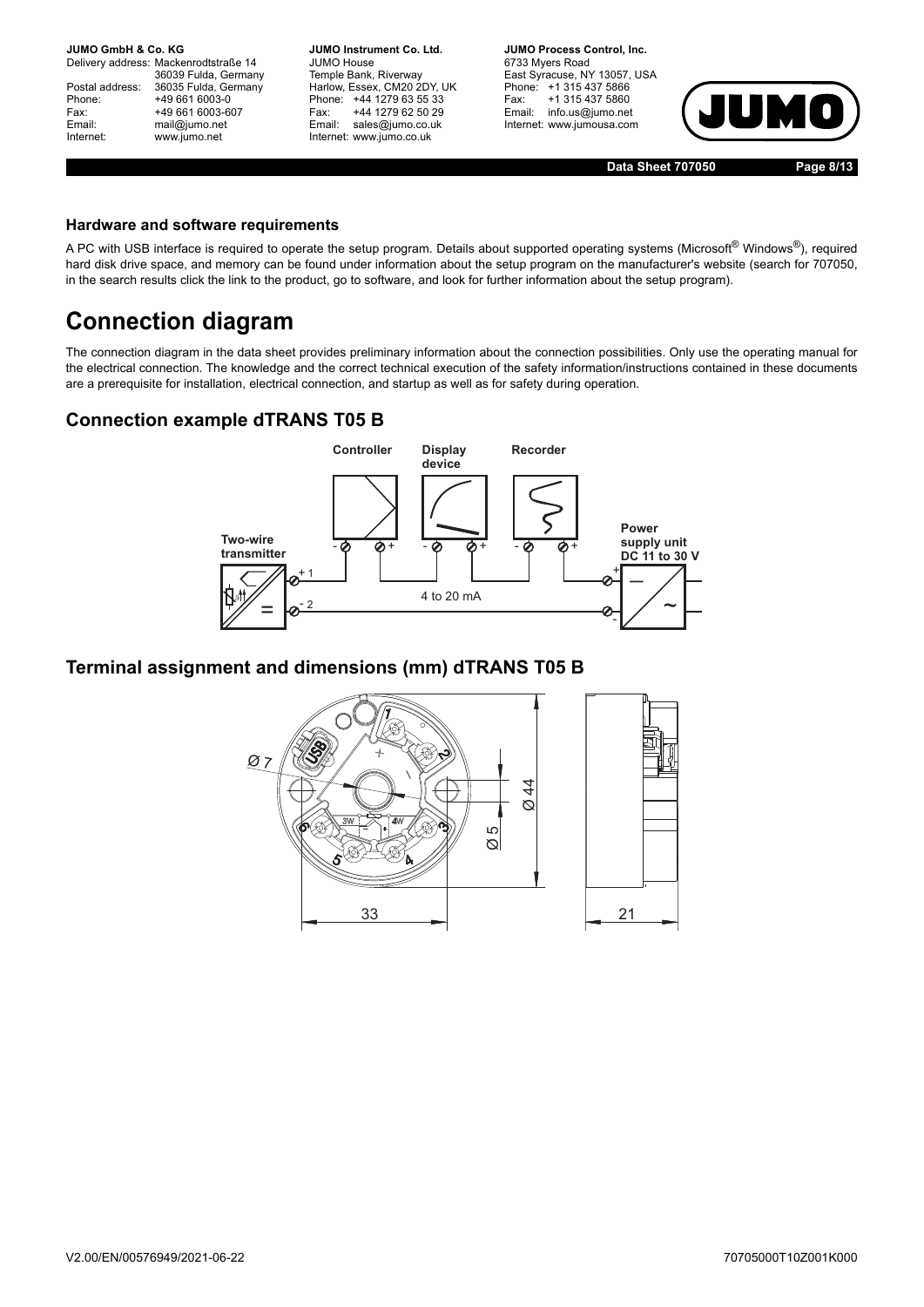Delivery address: Mackenrodtstraße 14 36039 Fulda, Germany<br>Postal address: 36035 Fulda, Germany Phone: +49 661 6003-0<br>
Fax: +49 661 6003-6<br>
Email: mail@jumo.net +49 661 6003-607 Email: mail@jumo.net<br>Internet: www.jumo.net www.jumo.net

**JUMO Instrument Co. Ltd.** JUMO House Temple Bank, Riverway<br>Harlow, Essex, CM20 2DY, UK<br>Phone: +44 1279 63 55 33 Fax: +44 1279 62 50 29<br>Email: sales@jumo.co.uk Internet: www.jumo.co.uk

**JUMO Process Control, Inc.** 6733 Myers Road East Syracuse, NY 13057, USA<br>Phone: +1 315 437 5866<br>Fax: +1 315 437 5860 Email: info.us@jumo.net Internet: www.jumousa.com



**Data Sheet 707050 Page 9/13**

| <b>Type 707050</b>      |                                  |                                                        |  |
|-------------------------|----------------------------------|--------------------------------------------------------|--|
| <b>Connection for</b>   | <b>Terminal assignment</b>       |                                                        |  |
| Voltage supply          |                                  |                                                        |  |
| Type 707050             | $R_B = (U_b - 11 V) \div 22 mA$  | $\frac{2}{9}$<br>$\circ$                               |  |
| DC 11 to 35 V           |                                  |                                                        |  |
|                         |                                  |                                                        |  |
| Current output          | $R_B$ = Load resistance          |                                                        |  |
| 4 to 20 mA              | $U_b$ = Voltage supply           |                                                        |  |
|                         |                                  |                                                        |  |
| Analog inputs           |                                  |                                                        |  |
| RTD temperature probe   | $R_L \leq 11 \Omega$             | 3<br>$\frac{5}{0}$<br>4<br>6                           |  |
| two-wire circuit        | $R_L$ = Lead resistance per wire | O<br>$\circ$<br>O                                      |  |
|                         |                                  | क्तूम                                                  |  |
| RTD temperature probe   | $R_L \leq 11 \Omega$             | 3<br>5<br>6<br>$\frac{4}{\circ}$                       |  |
| three-wire circuit (3W) | $R_L$ = Lead resistance per wire | $\circ$                                                |  |
|                         |                                  | ⊄ङ्ग                                                   |  |
| RTD temperature probe   | $R_L \leq 11 \Omega$             | 3<br>5<br>6<br>4                                       |  |
| four-wire circuit (4W)  | $R_L$ = Lead resistance per wire | O                                                      |  |
|                         |                                  |                                                        |  |
| Thermocouple            |                                  | 6<br>4                                                 |  |
|                         |                                  | $\frac{3}{\circ}$<br>$\frac{5}{0}$                     |  |
|                         |                                  |                                                        |  |
| Resistor/potentiometer  | $R_L \leq 11 \Omega$             | 4<br>6                                                 |  |
| two-wire circuit        | $R_L$ = Lead resistance per wire | 5<br>3<br>$\circ$<br>$\circ$<br>$\circ$                |  |
|                         |                                  |                                                        |  |
|                         |                                  | $\overline{\nabla}$                                    |  |
| Resistor/potentiometer  | $R_L \leq 11 \Omega$             | 3<br>5<br>$\frac{4}{\circ}$<br>6<br>$\circ$<br>$\circ$ |  |
| three-wire circuit (3W) | $R_L$ = Lead resistance per wire |                                                        |  |
|                         |                                  |                                                        |  |
| Resistor/potentiometer  | $R_L \leq 11 \Omega$             | 3<br>5<br>4<br>6                                       |  |
| four-wire circuit (4W)  | $R_L$ = Lead resistance per wire | Q                                                      |  |
|                         |                                  |                                                        |  |
| Resistance transmitter  | $E =$ End                        | $\frac{5}{\circ}$<br>3<br>YE<br>$\frac{6}{49}$<br>4    |  |
|                         | $S = S$ lider                    | <sup>o</sup> s                                         |  |
|                         | $A = Start$                      |                                                        |  |
| Voltage 0 to 1 V        |                                  | $_{\circ}^3$<br>$\frac{5}{0}$<br>6                     |  |
|                         |                                  | Ò                                                      |  |
|                         |                                  |                                                        |  |
| Interface               |                                  |                                                        |  |
| USB device              | Mini-B, standard (5-pin)         |                                                        |  |
|                         |                                  |                                                        |  |
|                         |                                  |                                                        |  |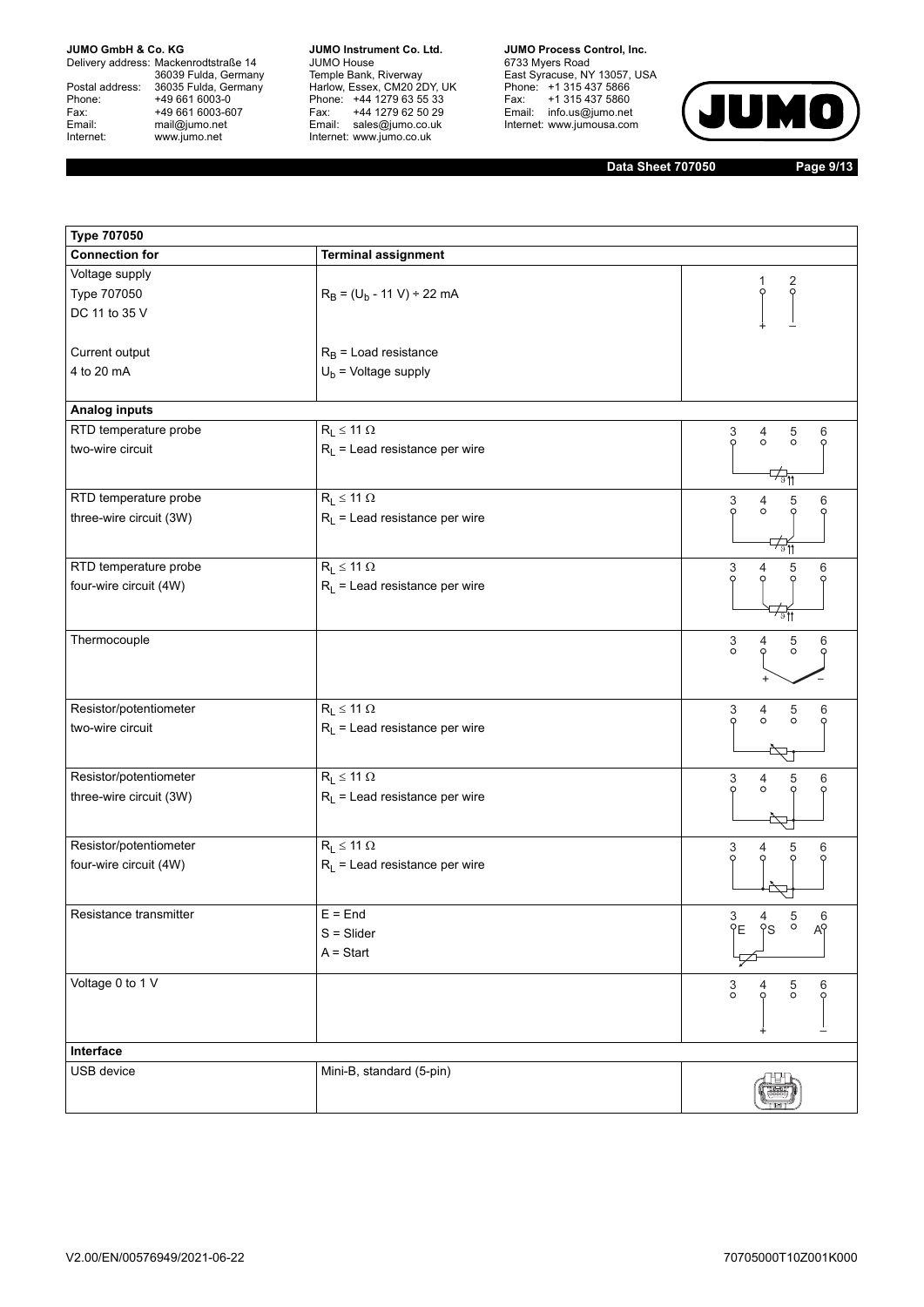Delivery address: Mackenrodtstraße 14 36039 Fulda, Germany<br>Postal address: 36035 Fulda, Germany Phone: +49 661 6003-0<br>Fax: +49 661 6003-6 Fax: +49 661 6003-607<br>
Email: mail@jumo.net mail@jumo.net Internet: www.jumo.net

**JUMO Instrument Co. Ltd.** JUMO House Temple Bank, Riverway<br>Harlow, Essex, CM20 2DY, UK Phone: +44 1279 63 55 33<br>Fax: +44 1279 62 50 29 +44 1279 62 50 29 Email: sales@jumo.co.uk Internet: www.jumo.co.uk

**JUMO Process Control, Inc.** 6733 Myers Road East Syracuse, NY 13057, USA Phone: +1 315 437 5866<br>Fax: +1 315 437 5860 Fax: +1 315 437 5860<br>Email: info.us@jumo.net info.us@jumo.net Internet: www.jumousa.com



**Data Sheet 707050 Page 10/13**

### **Surface-mounted housing for dTRANS T05 B**

(protection type IP65 according to DIN EN 60529)



(1) Tightening torque of the Pg screw connection 1.4 Nm (+0.1 Nm)

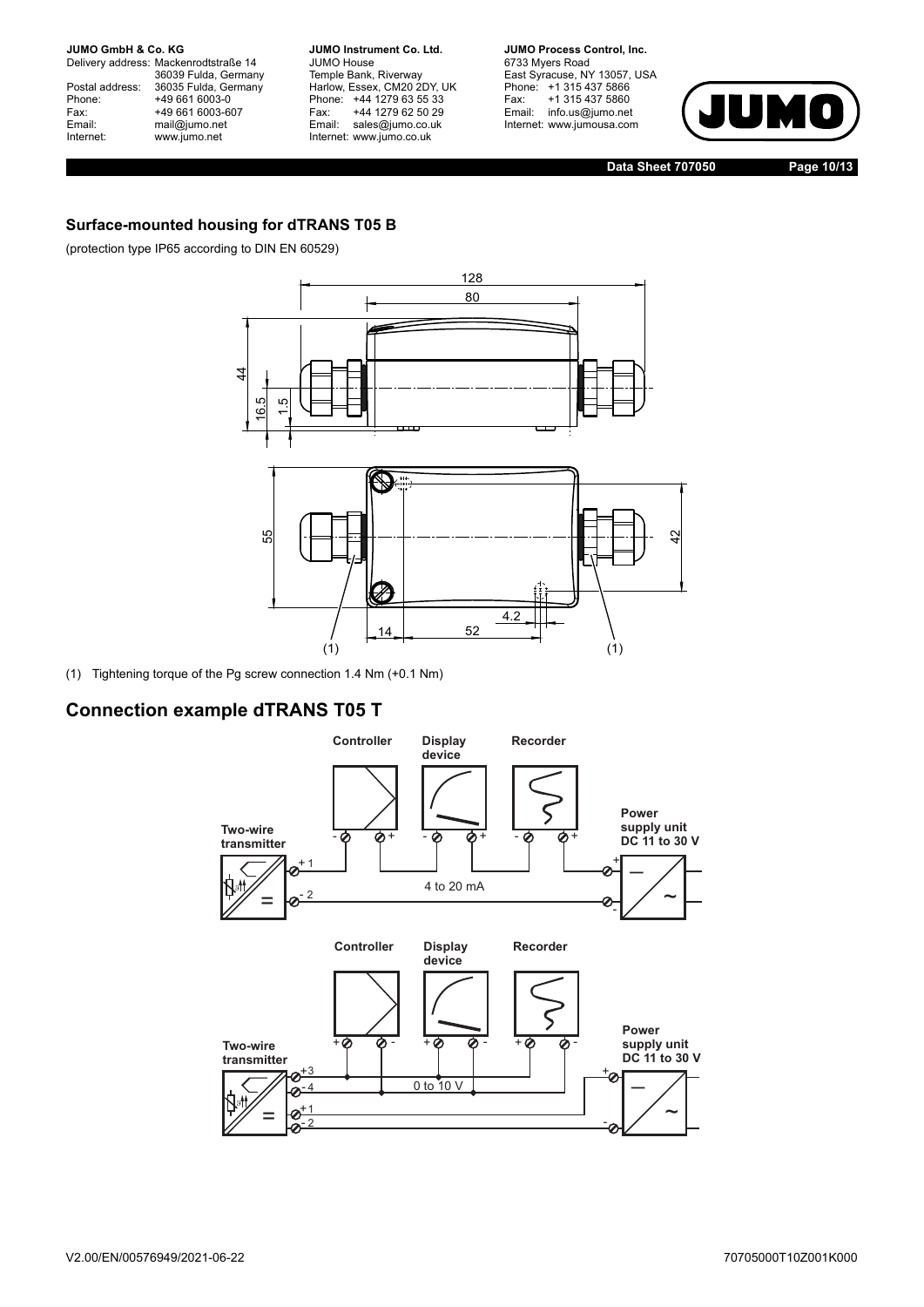Delivery address: Mackenrodtstraße 14 36039 Fulda, Germany<br>Postal address: 36035 Fulda, Germany Phone: +49 661 6003-0<br>
Fax: +49 661 6003-6<br>
Email: mail@jumo.net +49 661 6003-607 mail@jumo.net Internet: www.jumo.net

**JUMO Instrument Co. Ltd.** JUMO House Temple Bank, Riverway<br>Harlow, Essex, CM20 2DY, UK Phone: +44 1279 63 55 33<br>Fax: +44 1279 62 50 29 +44 1279 62 50 29 Email: sales@jumo.co.uk Internet: www.jumo.co.uk

**JUMO Process Control, Inc.** 6733 Myers Road East Syracuse, NY 13057, USA Phone: +1 315 437 5866<br>Fax: +1 315 437 5860 +1 315 437 5860 Email: info.us@jumo.net Internet: www.jumousa.com



**Data Sheet 707050 Page 11/13**

## **Connection assignment and dimensions (mm) dTRANS T05 T**



This figure shows the type 707051 mounted on a TH 35-7.5 DIN rail. The dimension specifications are only valid for mounting on this DIN rail, and change accordingly if a TH 35-15 DIN rail is used.

| <b>Type 707051</b>       |                                  |                                                      |
|--------------------------|----------------------------------|------------------------------------------------------|
| <b>Connection for</b>    | <b>Terminal assignment</b>       |                                                      |
| Voltage supply           |                                  | $\frac{2}{9}$                                        |
| Type 707051              | $R_B = (U_b - 11 V) \div 22 mA$  |                                                      |
| DC 11 to 35 V            |                                  |                                                      |
|                          |                                  |                                                      |
| Current output           | $R_B$ = Load resistance          |                                                      |
| 4 to 20 mA               | $U_b$ = Voltage supply           |                                                      |
| Voltage output           |                                  | 4                                                    |
| 0 to 10 V                |                                  | 3<br>0                                               |
|                          |                                  |                                                      |
| Analog inputs            |                                  |                                                      |
| RTD temperature probe    | $R_L \leq 11 \Omega$             | $\frac{5}{9}$<br>$^6_\circ$<br>$\frac{7}{6}$<br>8    |
| Two-wire circuit         | $R_L$ = Line resistance per wire |                                                      |
|                          |                                  | ∕ङπ                                                  |
| RTD temperature probe    | $R_L \leq 11 \Omega$             | $\frac{5}{9}$<br>6<br>8                              |
| Three-wire circuit (3W)  | $R_L$ = Line resistance per wire | $\circ$                                              |
|                          |                                  | $\overline{\mathcal{L}_{\theta}}$                    |
| RTD temperature probe    | $R_L \leq 11 \Omega$             | 5<br>8<br>6                                          |
| Four-wire circuit (4W)   | $R_L$ = Line resistance per wire |                                                      |
|                          |                                  | রা                                                   |
| Thermocouple             |                                  | $\frac{5}{0}$<br>$\frac{6}{9}$<br>$\frac{7}{5}$<br>8 |
|                          |                                  |                                                      |
|                          |                                  |                                                      |
| Resistance/potentiometer | $R_L \leq 11 \Omega$             | $\frac{5}{9}$<br>$\frac{6}{0}$<br>7<br>0<br>8        |
| Two-wire circuit         | $R_L$ = Line resistance per wire |                                                      |
|                          |                                  |                                                      |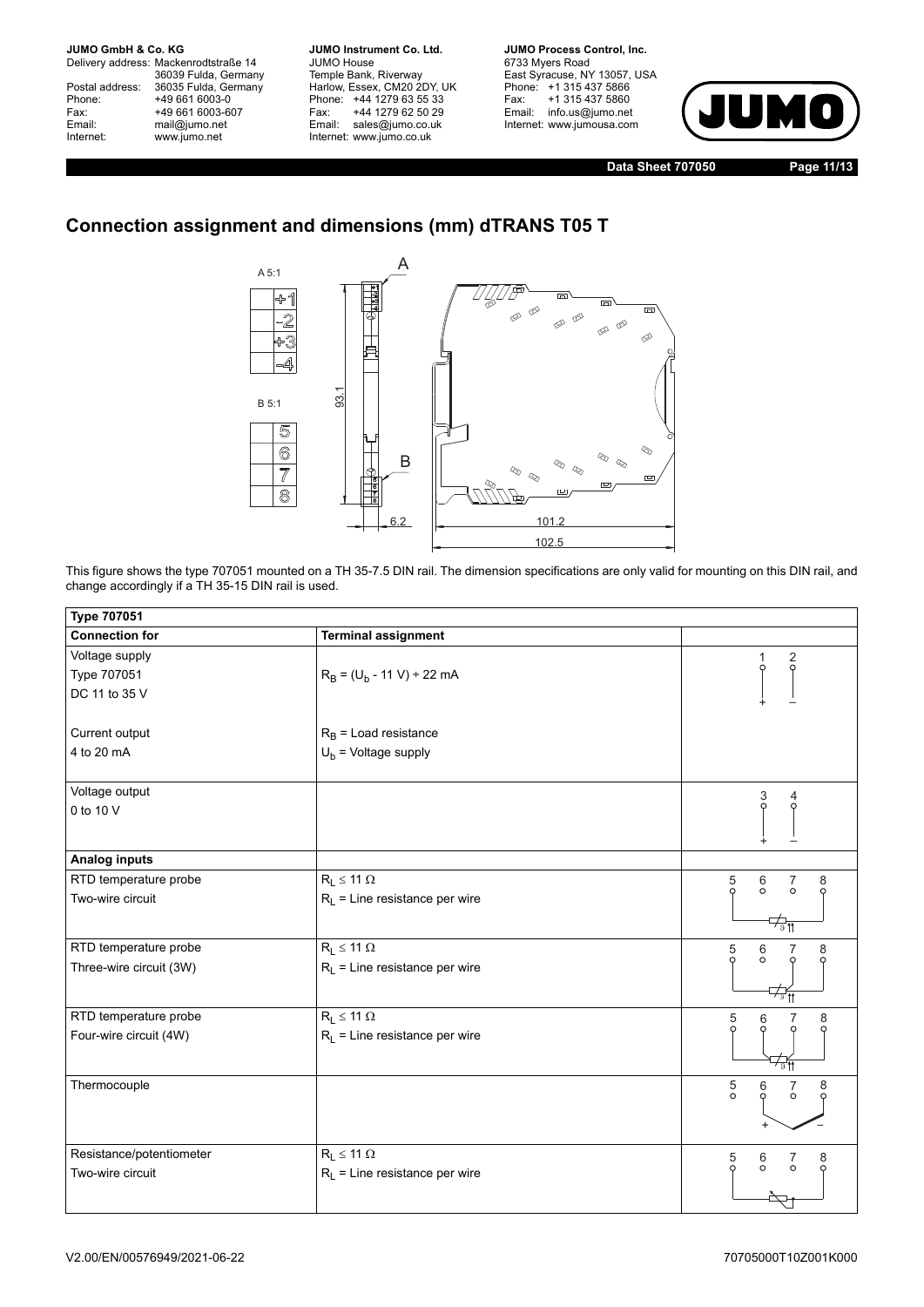Delivery address: Mackenrodtstraße 14 36039 Fulda, Germany<br>Postal address: 36035 Fulda, Germany Phone: +49 661 6003-0<br>
Fax: +49 661 6003-6<br>
Email: mail@jumo.net +49 661 6003-607 Email: mail@jumo.net<br>Internet: www.jumo.net www.jumo.net

**JUMO Instrument Co. Ltd.** JUMO House Temple Bank, Riverway<br>Harlow, Essex, CM20 2DY, UK<br>Phone: +44 1279 63 55 33 Fax: +44 1279 62 50 29<br>Email: sales@jumo.co.uk Internet: www.jumo.co.uk

**JUMO Process Control, Inc.** 6733 Myers Road East Syracuse, NY 13057, USA<br>Phone: +1 315 437 5866<br>Fax: +1 315 437 5860 Email: info.us@jumo.net Internet: www.jumousa.com



**Data Sheet 707050 Page 12/13**

| <b>Type 707051</b>       |                                  |                                                          |
|--------------------------|----------------------------------|----------------------------------------------------------|
| <b>Connection for</b>    | <b>Terminal assignment</b>       |                                                          |
| Resistance/potentiometer | $R_L \leq 11 \Omega$             | $\frac{5}{0}$<br>8<br>$\frac{6}{0}$                      |
| Three-wire circuit (3W)  | $R_L$ = Line resistance per wire | Ω                                                        |
| Resistance/potentiometer | $R_L \leq 11 \Omega$             | 5<br>8<br>6                                              |
| Four-wire circuit (4W)   | $R_L$ = Line resistance per wire | $\Omega$                                                 |
| Resistance transmitter   | $E =$ End                        | 5<br>YE<br>6<br>8<br>$\circ$                             |
|                          | $S = S$ lider                    | <b>PS</b><br>A <sup>o</sup>                              |
|                          | $A = Start$                      |                                                          |
| Voltage 0 to 1 V         |                                  | $\frac{5}{\circ}$<br>$\frac{7}{6}$<br>8<br>$\frac{6}{0}$ |
| Interface                |                                  |                                                          |
| USB device               | Micro-B, standard (5-pole)       | $\left(\frac{1}{\sqrt{2}}\right)$                        |